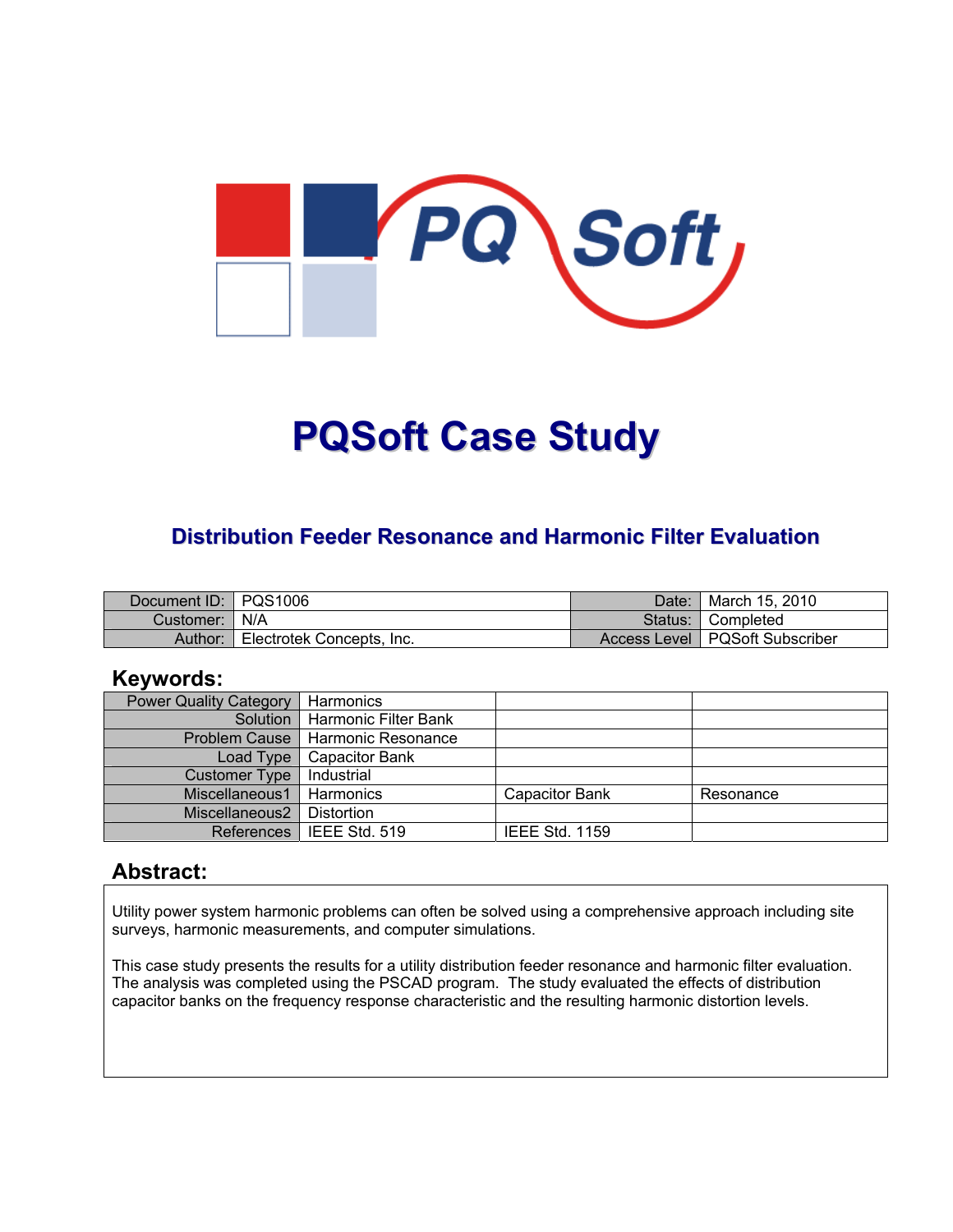# <span id="page-1-0"></span>**TABLE OF CONTENTS**

# **LIST OF FIGURES**

# **LIST OF TABLES**

|--|--|

## **RELATED STANDARDS**

IEEE Std. 519-1992 IEEE Std. 1159-1995

## **GLOSSARY AND ACRONYMS**

| ASD        | Adjustable-Speed Drive           |
|------------|----------------------------------|
| <b>CF</b>  | <b>Crest Factor</b>              |
| <b>DFT</b> | Discreet Fourier Transform       |
| <b>DPF</b> | <b>Displacement Power Factor</b> |
| <b>PCC</b> | Point of Common Coupling         |
| РF         | <b>Power Factor</b>              |
| <b>PWM</b> | <b>Pulse Width Modulation</b>    |
| TDD        | <b>Total Demand Distortion</b>   |
| THD        | <b>Total Harmonic Distortion</b> |
| TPF        | <b>True Power Factor</b>         |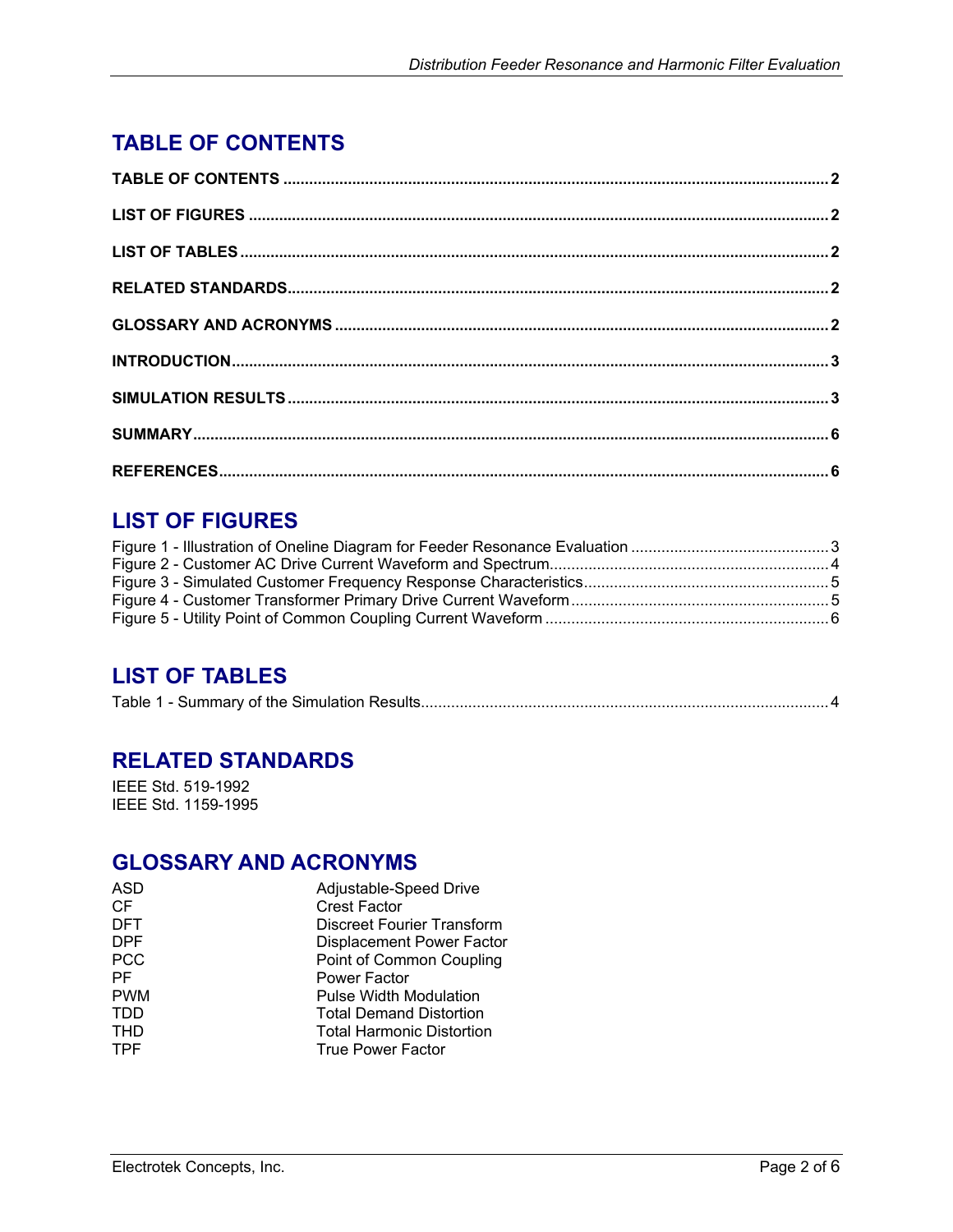## <span id="page-2-0"></span>**INTRODUCTION**

A utility distribution feeder resonance and harmonic filter evaluation was completed for the system shown in [Figure 1.](#page-2-1) The case study was completed using the PSCAD program. The accuracy of the simulation model was verified using three-phase and single-line-to-ground fault currents and other steady-state quantities, such as capacitor bank rated current.

The circuit model for the case involved a 25.56kV utility substation and a single 25.56kV feeder with three 2,500 kVA step-down transformers supplying 500 hp ac drive loads.

<span id="page-2-1"></span>

**Figure 1 - Illustration of Oneline Diagram for Feeder Resonance Evaluation** 

## **SIMULATION RESULTS**

The case study evaluated the effect of distribution feeder capacitor banks on the frequency response characteristics and the resulting voltage distortion levels. The mitigation alternative of passive harmonic filters was also evaluated. [Figure 2](#page-3-1) shows the simulated customer current waveform and spectrum for the 500 hp ac drives. The current has a fundamental frequency value of 497 amps, an rms value of 561 amps, a power factor of 80.3%, and a current THD value of 52.5%. The highest components were the 5<sup>th</sup> harmonic with a value of 48.2% and the  $7<sup>th</sup>$  harmonic with a value of 17.5%.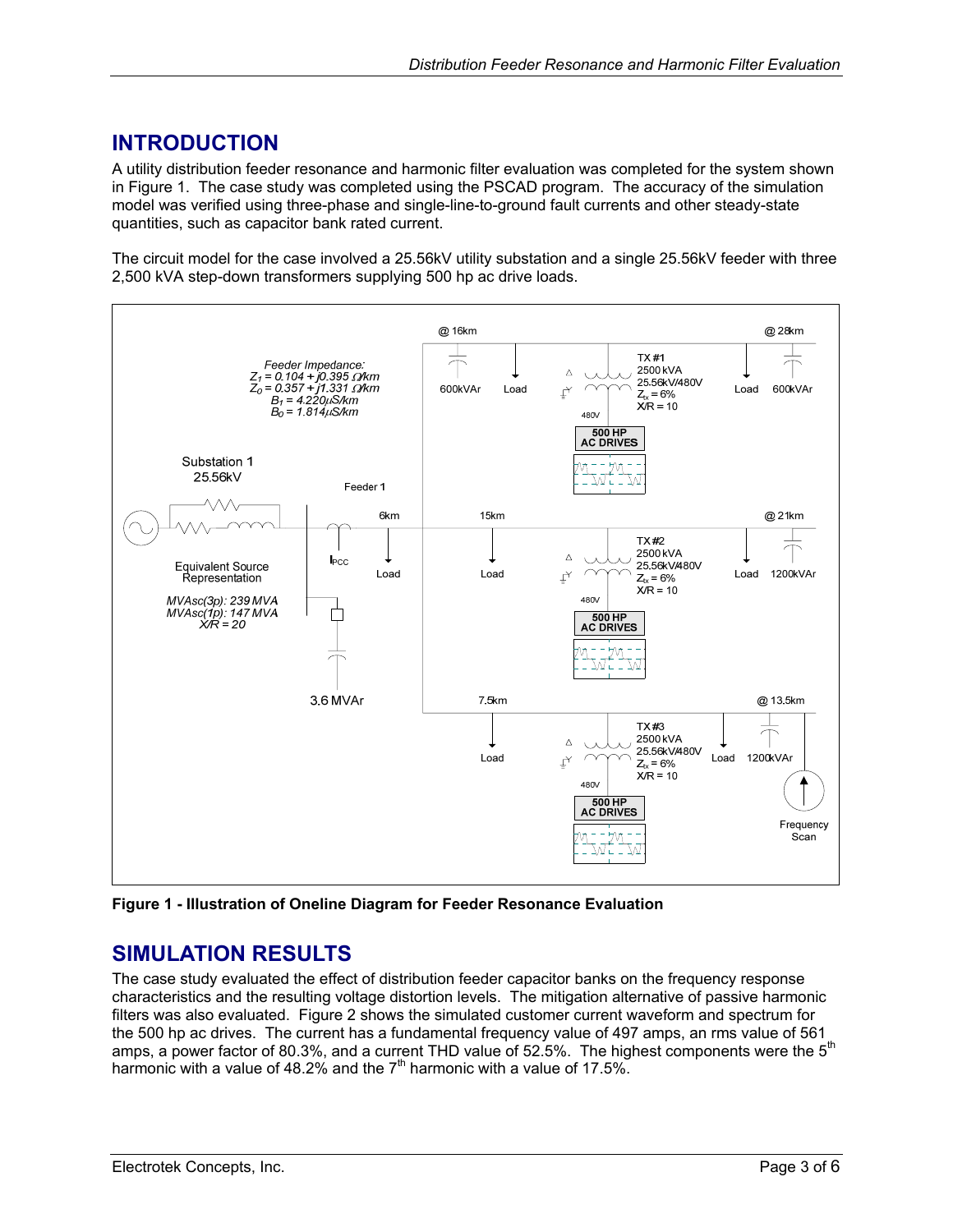<span id="page-3-1"></span><span id="page-3-0"></span>

**Figure 2 - Customer AC Drive Current Waveform and Spectrum** 

[Figure 3](#page-4-1) shows the results for the three frequency scan simulations. Case #1 was the base case with no utility capacitor banks included in the model. Case #2 was the case with all of the 25.56kV capacitor banks in service. Case #3 was the case with all of the 25.56kV capacitor banks reconfigured as 4.2<sup>nd</sup> harmonic filters. The scan was at the end of the distribution feeder. The parallel resonances for Case #2 were approximately 276 Hz  $(4.6<sup>th</sup>)$  and 768 Hz  $(12.8<sup>th</sup>)$ .

[Table 1](#page-3-2) summarizes the results for the three simulations. The table includes the simulated voltage distortion (THD) at the end of the feeder near the 1,200 kVAr capacitor bank for the three different operating conditions. A single case exceeded the voltage limitation of 5% THD. Reconfiguring the capacitor banks as 4.2<sup>nd</sup> harmonic filters in Case 3 reduced the voltage distortion to below 5% THD.

[Figure 4](#page-4-2) shows the transformer primary current waveform for the customer drive current previously shown in [Figure 2.](#page-3-1) The waveform shows the effect of the transformer connection and phase shift on the drive current characteristic.

| Case<br><b>Number</b> | 25.56kV<br>Feeder<br>V <sub>THD</sub> | 25.56kV<br><b>RMS Bus</b><br>Voltage | 25.56kV<br><b>RMS Feeder</b><br>Voltage | 25.56kV<br><b>PCC</b><br>5 <sup>th</sup> Current |
|-----------------------|---------------------------------------|--------------------------------------|-----------------------------------------|--------------------------------------------------|
|                       | 2.90%                                 | 25.2kV                               | 24.5kV                                  | 11.7A                                            |
|                       | 5.34%                                 | 25.9kV                               | 25.7kV                                  | 32.1A                                            |
| 3                     | 1.46%                                 | 25.9kV                               | 25.7kV                                  | 3.3A                                             |

<span id="page-3-2"></span>**Table 1 - Summary of the Simulation Results** 

[Figure 5](#page-5-1) shows the utility point of common coupling (PCC) current for the two cases with the capacitor banks (Case #2) and harmonic filters (Case #3) in service. Converting the capacitor banks into harmonic filters reduced the current total harmonic distortion from 12.2% to 1.5%. As summarized in [Table 1,](#page-3-2) the  $5<sup>th</sup>$  harmonic PCC current was reduced from 32.1A to 3.3A when the harmonic filters were applied.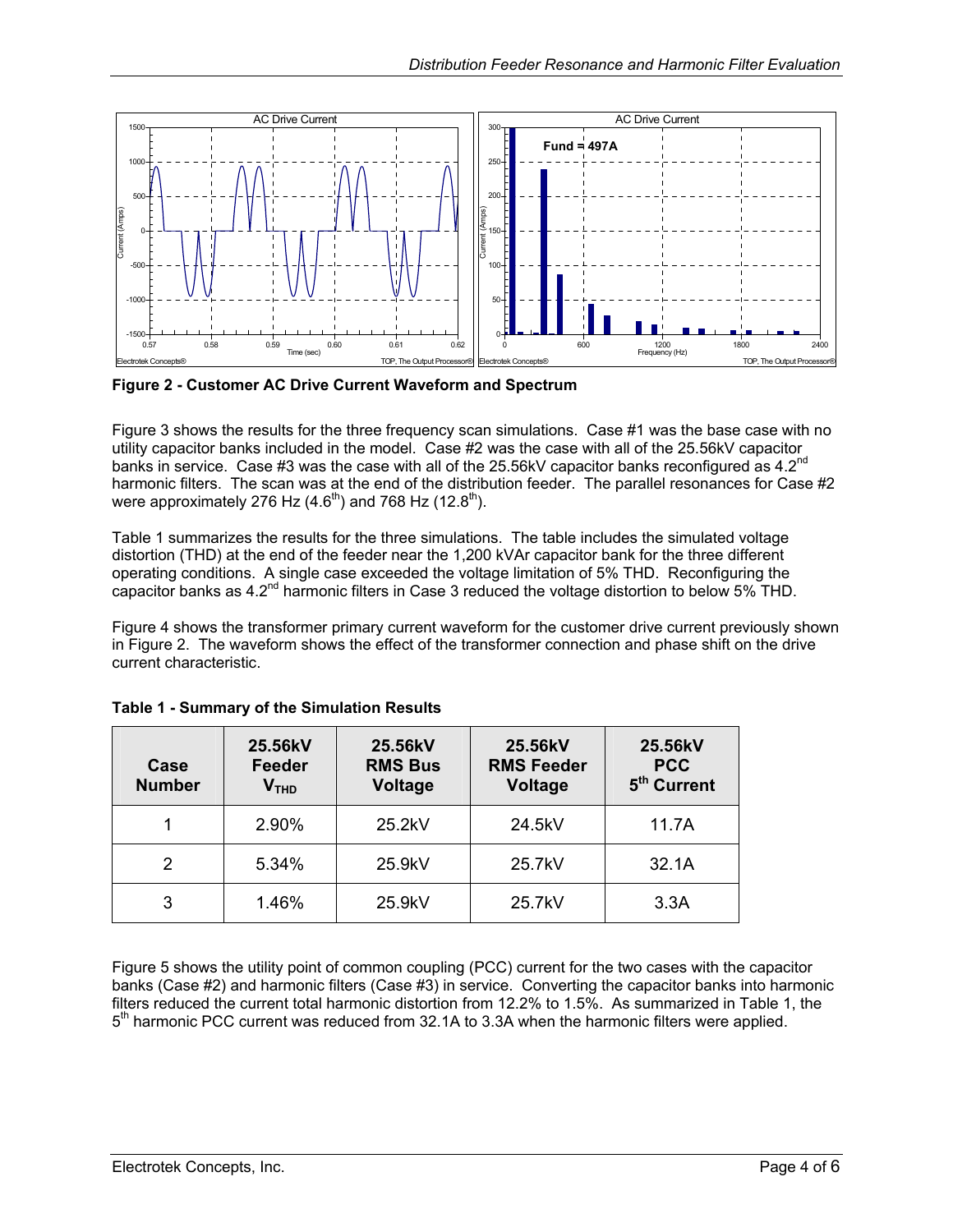<span id="page-4-1"></span><span id="page-4-0"></span>

**Figure 3 - Simulated Customer Frequency Response Characteristics** 

<span id="page-4-2"></span>

**Figure 4 - Customer Transformer Primary Drive Current Waveform**